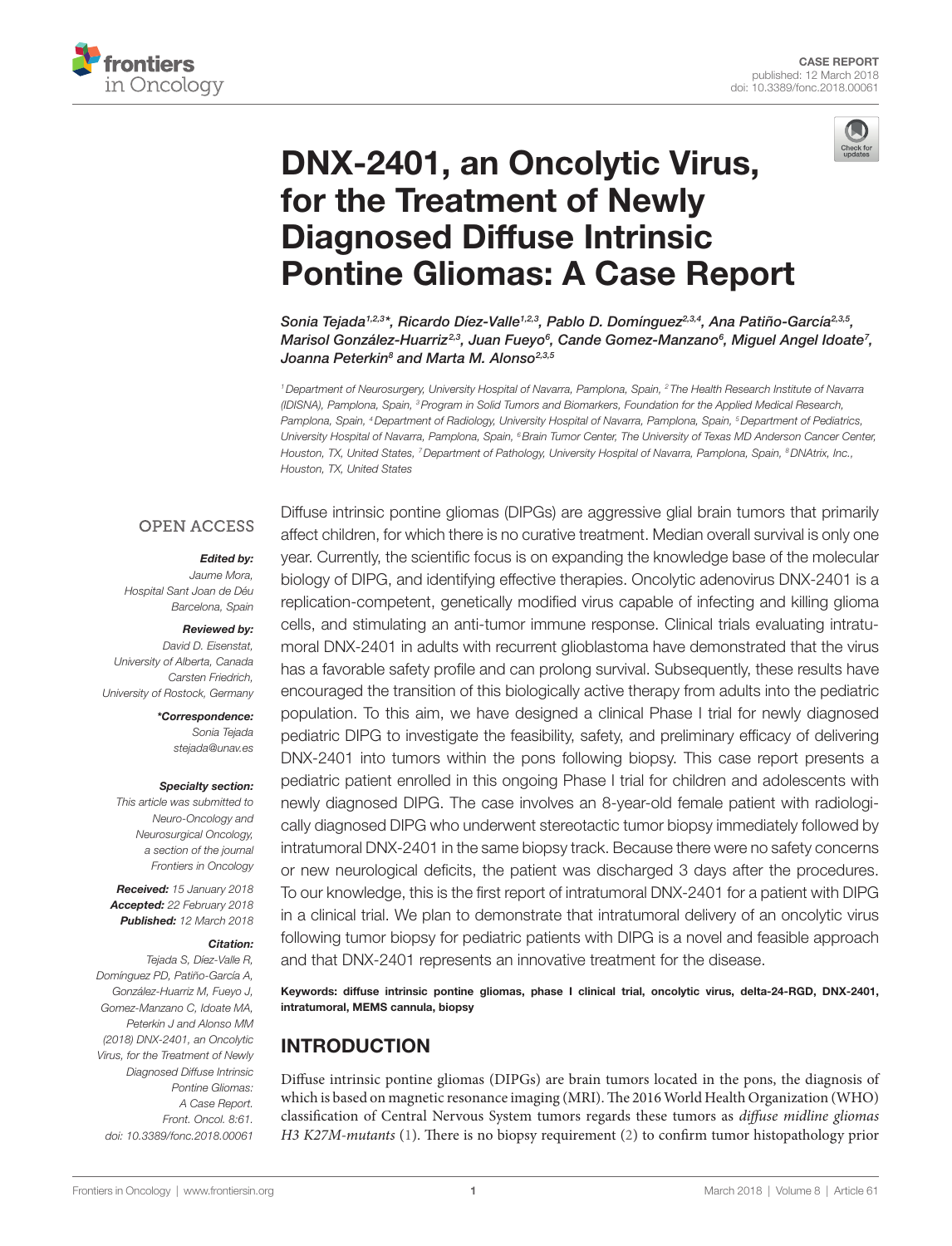to initiating currently available treatment which is radiotherapy, with or without chemotherapy ([3](#page-4-2)). However, stereotactic biopsy for pediatric brainstem tumors is associated with a low risk of complications and could be essential for individualizing treatment based on molecular profiling [\(4](#page-4-3)). The prognosis for these young patients is dire, with a median overall survival of only 12 months [\(5\)](#page-4-4).

The lack of effective treatments for DIPG has propelled the field into developing alternative therapeutic strategies that includes biological agents. Oncolytic adenoviruses modified to replicate in, and selectively destroy, tumor cells represents a promising new treatment approach for DIPG. DNX-2401 (formerly Delta-24-RGD) is a replication-competent adenovirus modified to enhance tropism to glioma cells and replicate in cancer cells that have a defective Rb pathway. The virus has already demonstrated safety and efficacy in animal models of gliomas ([6](#page-4-5), [7](#page-4-6)), adults with recurrent glioblastoma ([8](#page-4-7)), and animal models of DIPG [\(9\)](#page-4-8).

We have designed an open-label, dose-escalating clinical trial to determine the safety and efficacy (tumor response and survival), of single dose intratumoral DNX-2401 following biopsy for pediatric patients with newly diagnosed DIPG ([10\)](#page-4-9). The starting dose of DNX-2401 at  $1 \times 10^{10}$  viral particles (vp) is

lower than that used in adults  $(5 \times 10^{10})$  but may be increased to  $5 \times 10^{10}$  if no toxicity is reported. Secondary aims are to collect tissue samples and evaluate possible synergy of DNX-2401 with radiotherapy and chemotherapy.

#### CASE PRESENTATION

The patient, an otherwise healthy 8-year-old female who presented with vomiting and a 4-month history of gait disturbance, was initially evaluated for food intolerance. Following complaints of diplopia and headache, MRI without gadolinium (gd) enhancement revealed an infiltrating tumor across the entire length of the pons that was hypointense on T1 and hyperintense on T2 sequences. The lesion was diagnosed as DIPG (10). The patient met all clinical trial eligibility criteria (EudraCT: 2016-001577- 33), and her parents provided written informed consent for their daughter to participate in the study.

A transcerebellar, transpeduncular frameless navigated biopsy was performed through a suboccipital entry point, using the Brainlab VarioGuide navigation system (**[Figure 1](#page-1-0)**). This navigated stereotactic system has proven accuracy for brainstem biopsies [\(11\)](#page-4-10). Stereotactic guidance to localize the biopsy target was based on a preoperative immediate 3T MRI machine



<span id="page-1-0"></span>FIGURE 1 | Magnetic resonance imaging T2 FLAIR 3D sequence, with DTI tractography fusion showing the relationship between the tumor and major brain tracts. The green trajectory of the biopsy avoids the corticospinal tract ending in the biopsy target. The yellow segment notes the extra depth (10 mm) of the infusion cannula tip.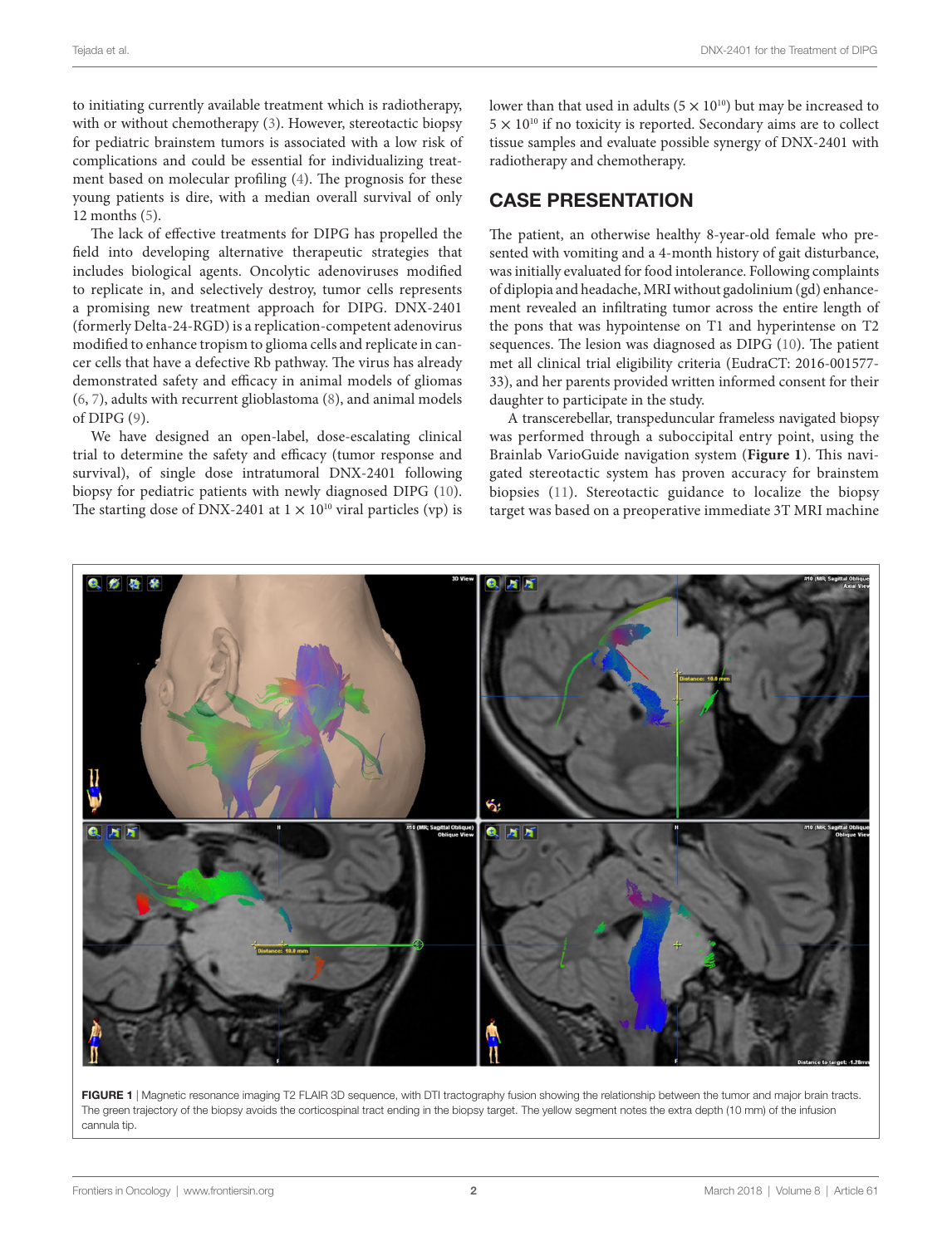(Skyra, Siemens, Erlangen, Germany). Following withdrawal of the biopsy needle, a cannula specially designed for the delivery of agents into the brain (Alcyone MEMS cannula) was introduced along the same trajectory; however, 10 mm deeper than the tip of the biopsy needle. The MEMS cannula is a device with two fused microtubes or channels that permit the administration of two independent fluids once inserted into the tissue.

For the patient, one channel was used to infuse 150 μL of gd (2 mM) at 0.9 mL/h (10 min) while the second channel was used to deliver  $1 \times 10^{10}$  vp in 1 mL of DNX-2401 into the tumor at 0.9 mL/h (67 min). The gd was subsequently pushed out of the tumor tissue by the virus as it was infused from the second channel.

An intraoperative MRI was performed immediately after DNX-2401 administration that showed no biopsy complications and gd diffusion through the tumor thereby confirming successful targeted delivery of the virus (**[Figure 2](#page-2-0)**). The patient tolerated the procedures and was discharged to home from the hospital in 72 h. The pathologist later classified the tumor as a WHO grade II glioma with a H3.3 K27M mutation that was determined by Sanger sequencing (**[Figure 3](#page-3-0)**). The patient started radiotherapy 2 weeks after the procedure without difficulty.

#### **DISCUSSION**

During the last few decades, DIPG has been considered an inoperable tumor because there have been no benefits gained from biopsy or resection surgery ([12,](#page-4-11) [13](#page-4-12)). However, there has been a resurgence in recent years of the need for performing a biopsy for different reasons: inconclusive images on MRI for atypical lesions [\(14\)](#page-4-13), the design of clinical trials for DIPG [\(15\)](#page-4-14), and a significant need to learn more about tumor biology and genetics ([16,](#page-4-15) [17](#page-4-16)).

Although there is a low risk of complications from biopsy [\(18\)](#page-4-17), the possibility still remains making the procedure difficult to justify outside a clinical trial setting ([2\)](#page-4-1). On the other hand, analyzing biopsied tissue will advance our fundamental knowledge of this tumor with the goal of developing new treatments [\(19\)](#page-4-18) taking intrinsic characteristics such as molecular aberrations and the tumor microenvironment into account. This information has the potential to alter the diagnostic perspective and treatment options to achieve the best patient outcome. Furthermore, tissue analysis will aid the development of reliable transgenic animal models of DIPG [\(20](#page-4-19)).

We believe that tumor biopsy followed by targeted therapy in a single surgical session seems to offer the best balance. In this way, the risks of biopsy are offset by the potential therapeutic benefits of novel therapeutics, such as DNX-2401.



<span id="page-2-0"></span>FIGURE 2 | Magnetic resonance imaging T1 GE 3D axial sequence without intravenous contrast, immediately after virus infusion. The intraparenchymal injection of gadolinium before infusing the virus with the MEMS cannula (this cannula has two independent channels) is pushed out from the tumor as the virus is infused from a second channel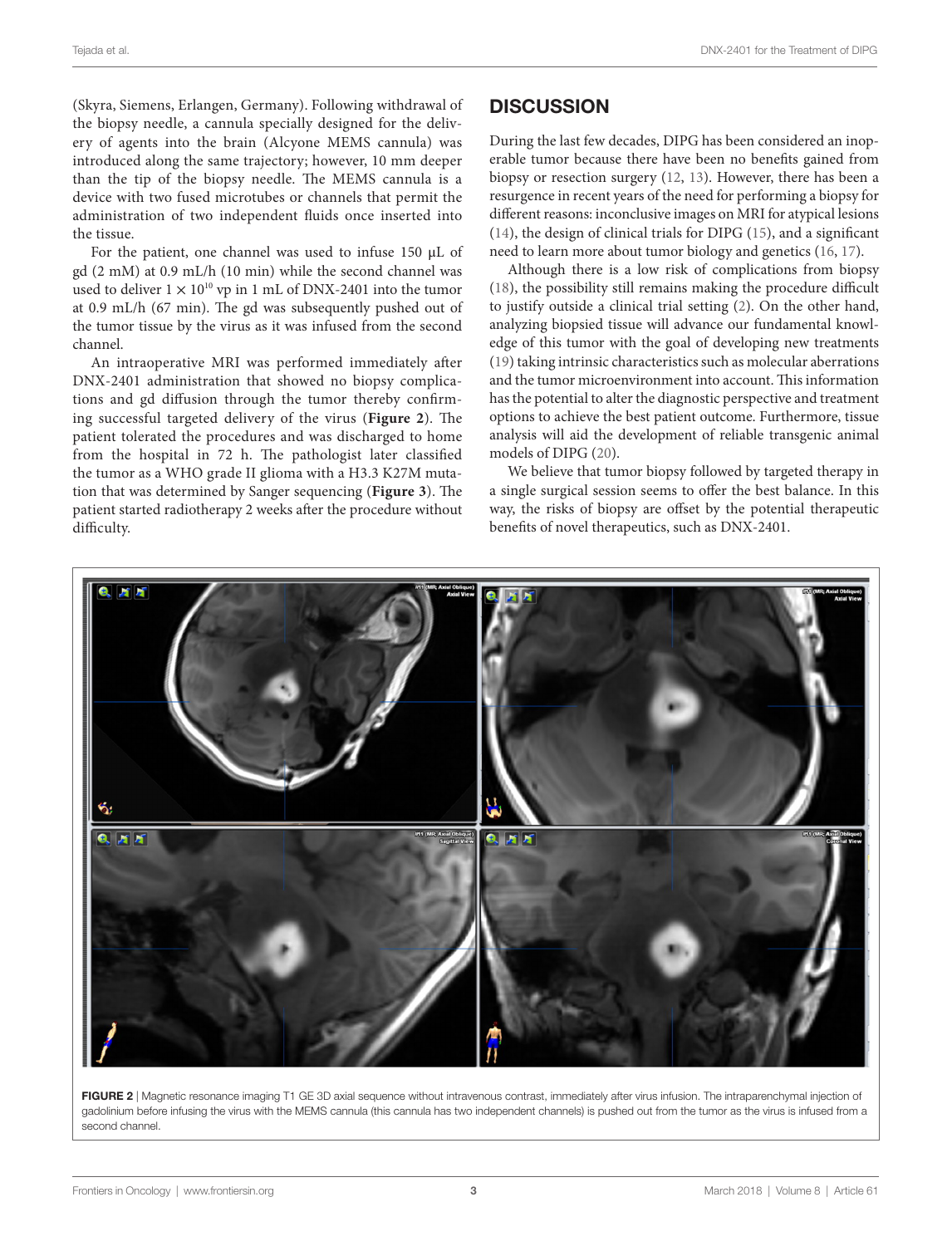

<span id="page-3-0"></span>DNX-2401 has shown compelling efficacy in animal models ([21,](#page-4-20) [22](#page-4-21)). The drug has also been assessed in adults with recurrent glioblastoma in several ethics committee-approved clinical trials at different investigative centers including our hospital, the University Hospital of Navarra (EUDRACT number: 2011- 005935-21). To date, no severe or greater virus-related toxicity has been observed (i.e., no ≥grade 3 in severity per the CTCAE v4.0 toxicity criteria) at a dose of  $3 \times 10^{10}$  vp. Median survival has been improved over standard of care including surgery, with some patients surviving three or more years.

DNX-2401 was successfully delivered into DIPG of the first study patient *via* the MEMS cannula fabricated to deliver fluid into the brain using micro-electro-mechanical systems technology that avoids backflow ([23](#page-4-22)) and confirmed by MRI demonstrating the gd halo. Precise administration into the target lesion increases the potential for an anti-tumor response. In addition, while animal data suggest DNX-2401 followed by radiation, standard therapy for DIPG, improves outcome compared with radiation alone, all patients receive both treatments. As suggested by O'Cathail et al., two treatments given sequentially could be synergistic, leading to a more robust antitumor response ([24](#page-4-23)). This hypothesis also provides a rationale for infusing the virus as first-line therapy before radiation in treatment-naive patients.

Overall, the study patient did not experience any procedurerelated safety issues or virus toxicity during the first 4 weeks following biopsy and virus infusion. Longer term follow-up and the enrollment of additional pediatric patients are necessary to confirm these preliminary results.

## **CONCLUSION**

This case report describes the first time an oncolytic adenovirus has been injected into DIPG of a pediatric patient in the context of a clinical investigation: a "Phase I trial of DNX-2401 for DIPG for newly diagnosed pediatric patients." Early data generated from this patient's participation in the trial demonstrate biopsy and virus delivered during the same surgical session are both feasible. Additionally, DNX-2401 was well tolerated during the first weeks so that the patient was able to begin radiotherapy 2 weeks later.

We believe the information obtained from this trial could advance the understanding of this devastating disease and facilitate the development of new treatment strategies to alter the current treatment paradigm for DIPG.

## ETHICS STATEMENT

Before initiating the trial, the protocol and all required documents were reviewed and approved by the ethics committee (CEIC) from the Government of Navarra (D24-DIPG) and The Spanish Agency of Medicines and Health Products (AEMPs, Agencia Española del Medicamento y de Productos Sanitarios) Eudra nr 2016-001577-33. Patients younger than 12 years old are not required to sign the informed consent form. Instead, they receive the information by listening to the agreement regarding the treatment, and their capacity to make an informed decision will be confirmed. The patients' parents will then sign the informed consent. Patients older than 12 years old can sign an informed consent along with their parent's signature, and they will receive information according to their comprehension level. Written parental consent was provided by the parents on a consent form approved by the CEIC that described the trial and contained sufficient information to make an informed decision about their daughter's participation in the trial. The designated investigator or research professional obtaining consent also signed the form. Additional written informed consent was obtained from the parents for the publication of this case report.

## AUTHOR CONTRIBUTIONS

MA, ST-S, RD-V, JF, and CG-M designed the study. ST-S and RD-V perform surgery and virus delivery. AP and MG-H were in charge of sample collection. AP, MA, and MG-H performed and analyze the molecular study. PD performed and analyze images. ST-S, RD-V, JP, and MA wrote the manuscript. All the authors revised and approved the manuscript. MI performed and analyzed tissue samples, providing the figure and the legend.

## ACKNOWLEDGMENTS

This trial is partially supported by patient donations. We thank DNAtrix for kindly supplying the virus DNX-2401 and Alcyone Lifesciences for donating the Alcyone MEMS cannula and their guidance for improving virus diffusion in the brain. We acknowledge the funding from The Instituto de Salud Carlos III and Fondos Feder Europeos (PI13/125 and PI16/00066 to MA), the Spanish Ministry of Science and Innovation (IEDI-2015-00638 to MA), and the Basque Foundation for Health Research (BIOEF, BIO13/CI/005). Foundation LA CAIXA (to AG and MA), DOD team science award (to MA, JF, and CG-M).